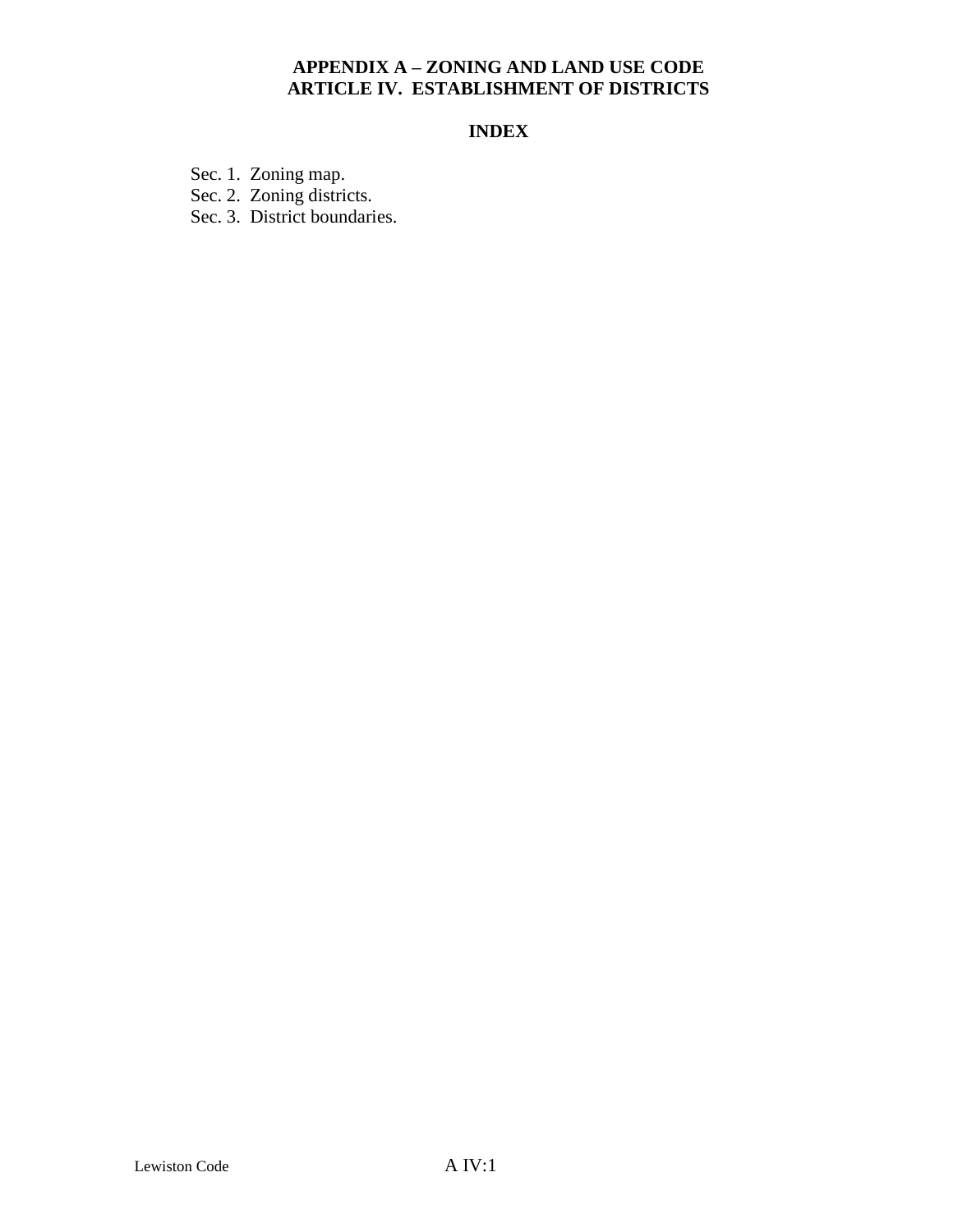## **APPENDIX A – ZONING AND LAND USE CODE ARTICLE IV. ESTABLISHMENT OF DISTRICTS**

#### **Sec. 1. Zoning map.**

A map entitled "Official Zoning Map, City of Lewiston" is hereby adopted as part of this Code and shall be referred to as the "official zoning map." The official zoning map shall be identified by the signature of the mayor, chairman of the planning board and attested by the signature of the city clerk. The official zoning map shall be located in the office of the city clerk.

### **Sec. 2. Zoning districts.**

The city is divided into the following districts, as shown by the district boundary lines on the official zoning map:

RA Rural Agricultural District

LDR Low Density Residential District

SR Suburban Residential District

MDR Medium Density Residential District

RF Riverfront District

NCA Neighborhood Conservation "A" District

NCB Neighborhood Conservation "B" District

NCBP Neighborhood Conservation "B" Preservation Overlay District

OR Office-Residential District

DR Downtown Residential District

IO Institutional-Office District

CB Community Business District

HB Highway Business District

CV Centreville District

I Industrial District

UE Urban Enterprise District

M Mill District

RC Resource Conservation District

GC Groundwater Conservation Overlay District

NNP No Name Pond District

MH Mobile Home Park Overlay District

DD Design District Overlay District

SLZ Shoreland Zoning Overlay District

(Ord. No. 00-19, 10-5-00; Ord. No. 17-20a, 12-21-17; Ord. No. 20-10b, 11-05-20; Ord. No. 21-08a, 10- 21-21; Ord. No. 22-02, 3-3-22)